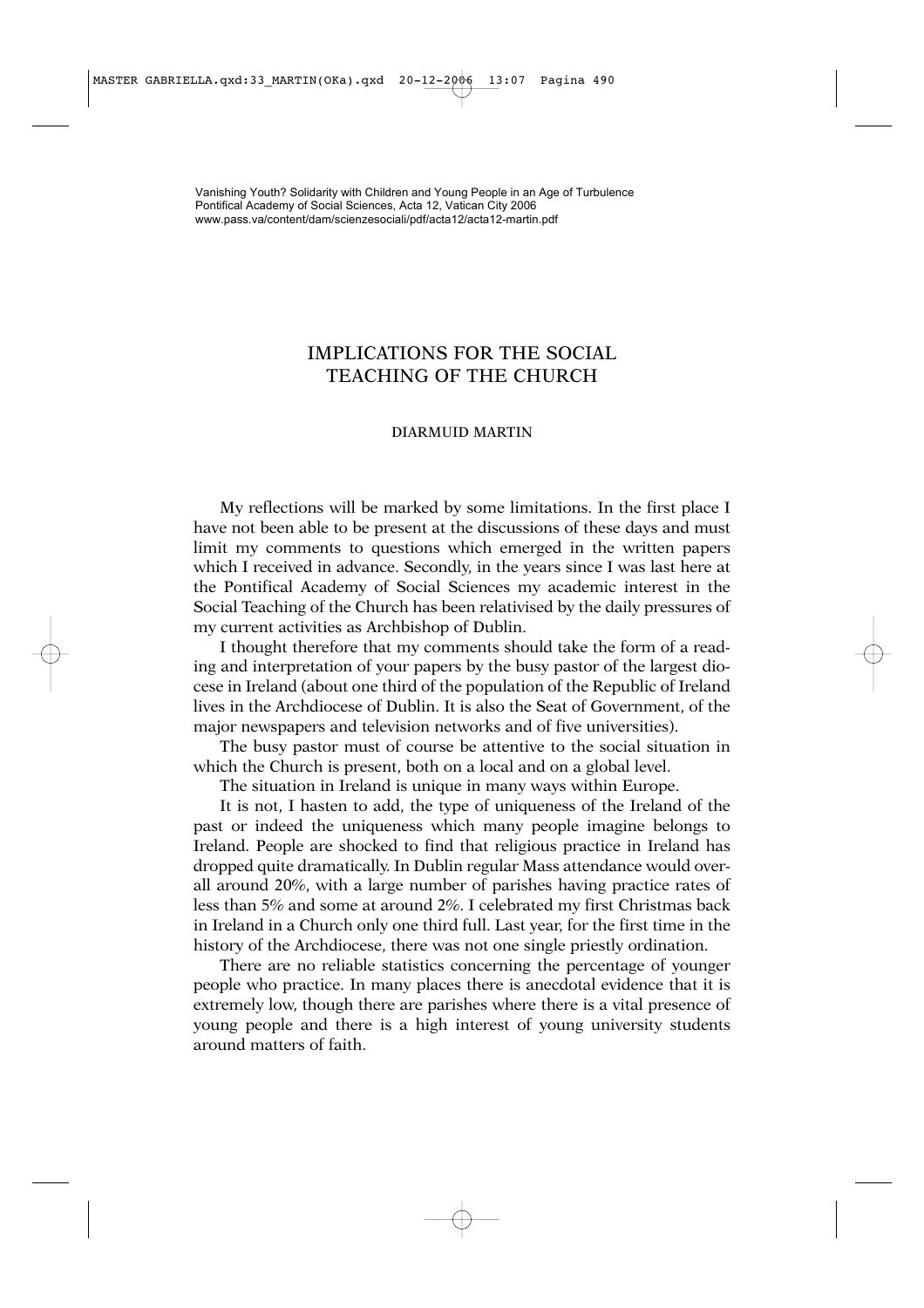Let us look at the current situation of children and the family in Ireland.

The Irish Constitution 'acknowledges that the primary and natural educator of the child is the Family and guarantees to respect the inalienable right and duty of parents to provide, according to their means, for the religious and moral, intellectual, physical and social education of their children'.1

It further stipulates that 'The State shall provide for free primary education and shall endeavour to supplement and give reasonable aid to private and corporate educational initiative'.2

Finally the Constitution notes that 'Legislation providing State aid for schools shall not discriminate between schools under the management of different religious denominations'.<sup>3</sup>

It is important to note that the Irish Constitution stipulates that the State shall *provide for* free primary education. It does not say that the State *shall provide* such education. Hence in the area of primary education all schools are owned and run by recognised patrons, mainly the major religious denominations. Overall in the Republic of Ireland 95% of primary education is provided under the patronage of the Roman Catholic Church. This means that I am patron of 460 primary schools within my diocese. Salaries and a high percentage of building costs are paid for by the State, but the State respects the specific religious ethos of these schools, as also of voluntary secondary schools. On the secondary level there are Community Schools and Colleges which are provided for by local educational authorities, but normally with a presence of a representative of the Bishop on the Boards of Management.

These Catholic Schools provide religious education as a normal part of the school curriculum. Preparation for the sacraments is also provided within the primary schools by regular teachers with a varied level of shared participation by parents and parish.

There are considerable pressures to change this situation. Various nonreligious Patron organizations have emerged and the State has a policy of favouring a plurality of providers in new areas and is attempting to do so also in existing areas where demographic changes permit it. There is also a certain reluctance on the part of parishes to take on some of obligations in the area of management connected with Catholic schools. Teacher organi-

<sup>&</sup>lt;sup>1</sup> Constitution of Ireland, Art. 42  $#1$ .

<sup>2</sup> *Ibid*. art. 42, #4.

<sup>3</sup> *Ibid*. art. 44 ,#4.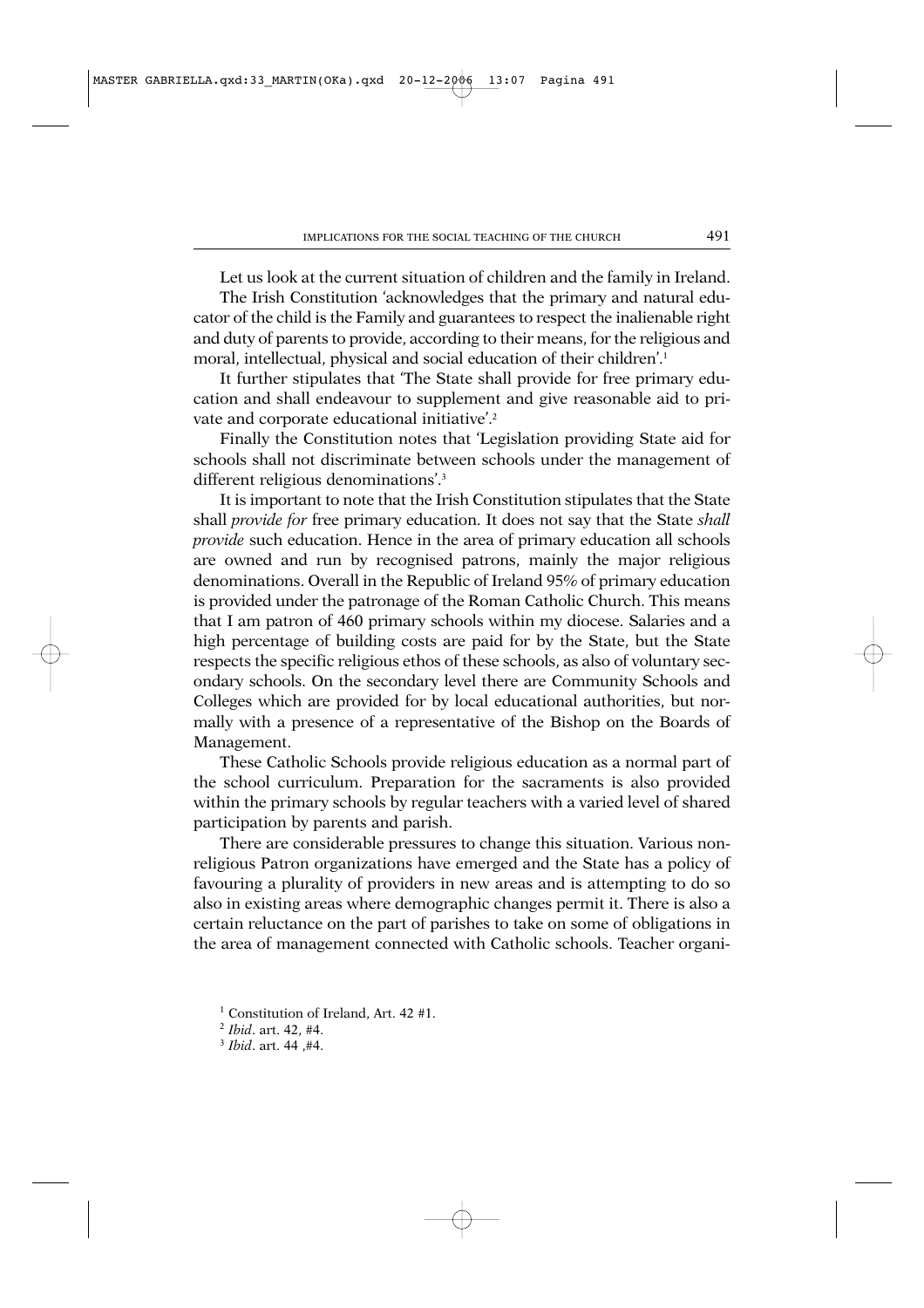zations stress that a growing number of teachers do not wish to be involved in religious education and especially in sacramental preparation. The evidence from the teacher training colleges, however, is of a widespread willingness among younger teachers to teach religion.

Finally the Constitution recognises that 'In exceptional cases, where the parents for physical or moral reasons fail in their duty towards their children, the State as guardian of the common good, by appropriate means shall endeavour to supply the place of the parents, but always with due regard for the natural and imprescriptible rights of the child'.4 The Courts have generally given considerable attention to the rights of natural parents in disputed questions.

Participation rates in Irish Education are very high. Ninety percent of all Irish children take part in secondary education and 50% go on to thirdlevel education. There is a growing number of schools that teach the curriculum through Irish (Gaelscoileanna).

One of the characteristics of the schools in the Dublin area is their growing multi-cultural identity. The Irish economy has a great need for workers and thus in a very short period of time Ireland has moved from being a country of emigration to one of immigration. In my two years as Archbishop of Dublin I have opened 'quasi parishes' for Polish, Lithuanians, Latvian, Rumanian, Nigerian and Syro-Malabar Rite Catholics.

A recent survey of the ethnic and religious mix in the schools in North and West County Dublin produced interesting results. It noted that there are children of 104 different nationalities in these schools and in one deanery the percentage of 'international children' generally reached figures of around 30%, with peaks of 60% and in one case 80% of the children'.5 The Catholic schools in Dublin have played an extremely important role in introducing young people from many different ethnic and religious backgrounds into a new understanding of Irish identity and avoiding the creation of immigrant ghettoes.

In Ireland today the birth rate is below replacement level but high compared to some European countries. Immigration exceeds emigration. A large number of the immigrants are Irish nationals and given their age profile it would appear that many of them are families with young children.

<sup>4</sup> *Ibid*. art. 44, #5.

<sup>5</sup> Survey seeking information on International Students, in the Primary Schools in the deaneries of Fingal North, Finglas and Maynooth, Archdiocese of Dublin.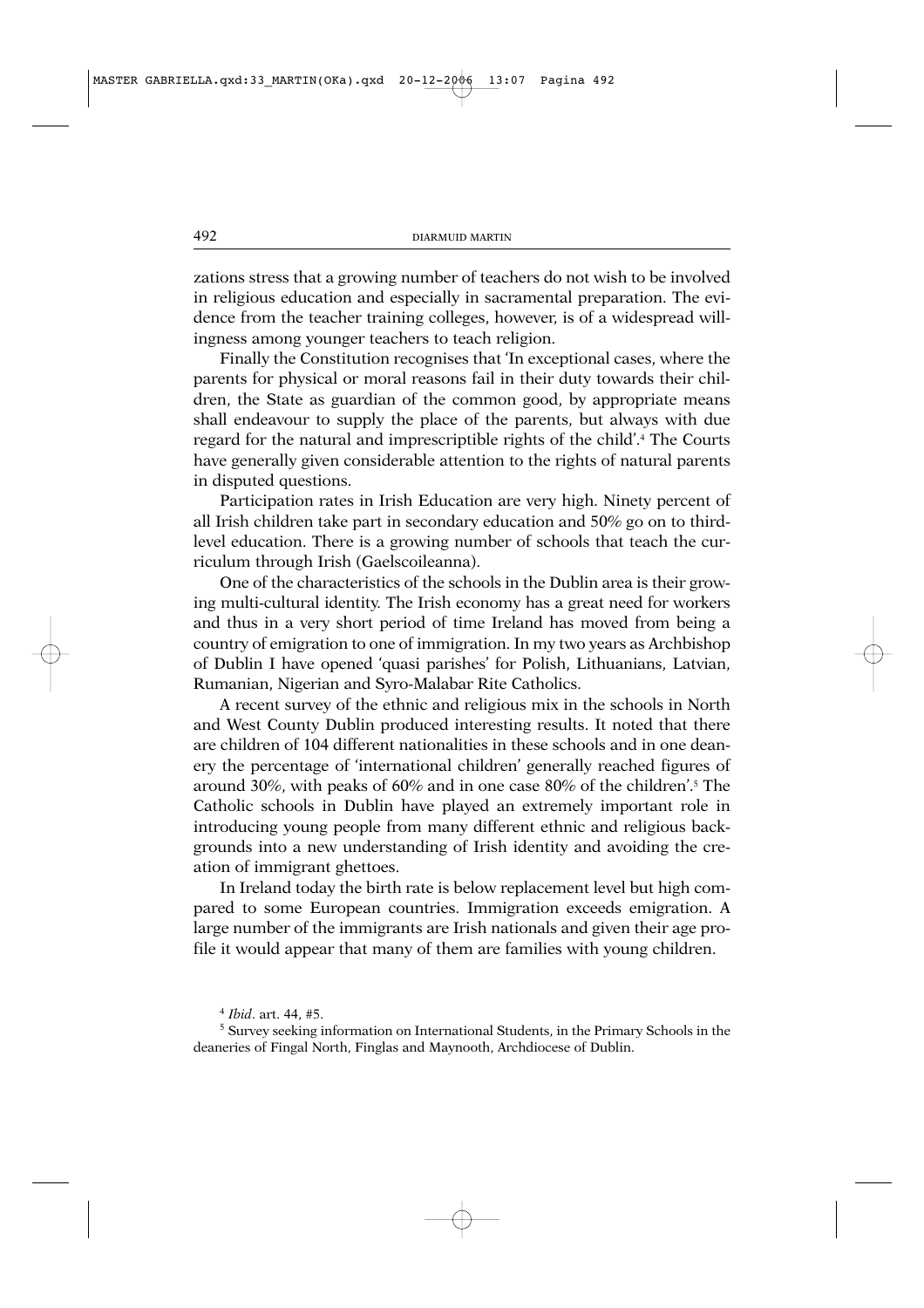The net change in the population in 1999, taking account of natural increase and migration showed a population increase of 1.1% leading to the highest population since the census of 1881.<sup>6</sup>

The birth rate fell for the first time to below replacement level in 1989 and apart from a slight rise in total period fertility in 1990 to 2.10 it has remained below replacement level since then. There are currently 14.47 births/1,000 population (2005 est.). It is estimated that 21.3% of the population is aged between 0-14 years, while 11.4% are 65 and over.

Accompanying the dramatic drop in the birth rate there has been an equally dramatic rise in non-marital births. For most of the 20th century up to the 1970s the percentage of births outside of marriage remained relatively constant at less than 3% of all registered births. By 1999 this percentage had risen to 30.9%.7 Almost three-fifths of these births are to women in the age range 20 to 29 years with less than one-fifth to women under the age of 20 years.

The participation of mothers in the active labour force has dramatically changed over the past few decades. This change is found both in the number of women and the number of mothers in employment. In 1971 the female participation rate was 28.2. By 1999 this had risen to 48.5.8

In addition, the highest concentration of married women in the labour force according to the 1999 figures is the age group 25 to 34 years (Statistical Bulletin, 2000: 233).9 These figures show that employment coincides with women's childbearing and childrearing years.

Let me come now to some reflection on children and young people in Ireland today and to try to draw out from these some reflections for the social teaching of the Church.

I will begin with one of the most shocking statistics about Ireland today, namely, that Ireland has the fastest-growing rate of youth suicide in the world and almost one in four suicides occur among those aged between 15 and 24. Suicide has become the most common cause of death among young men today.

<sup>6</sup> *Statistical Release*, (1999), 'Population and Migration Estimates, April 1999', Central Statistics Office, Government Publications, Dublin.

<sup>7</sup> *Vital Statistics*, (2000), Central Statistics Office, Government Publications, Dublin.

<sup>8</sup> *Statistical Bulletin*, (2000: 228), Central Statistics Office, Government Publications, Dublin.

<sup>9</sup> *Statistical Bulletin*, (2000: 233), Central Statistics Office, Government Publications, Dublin.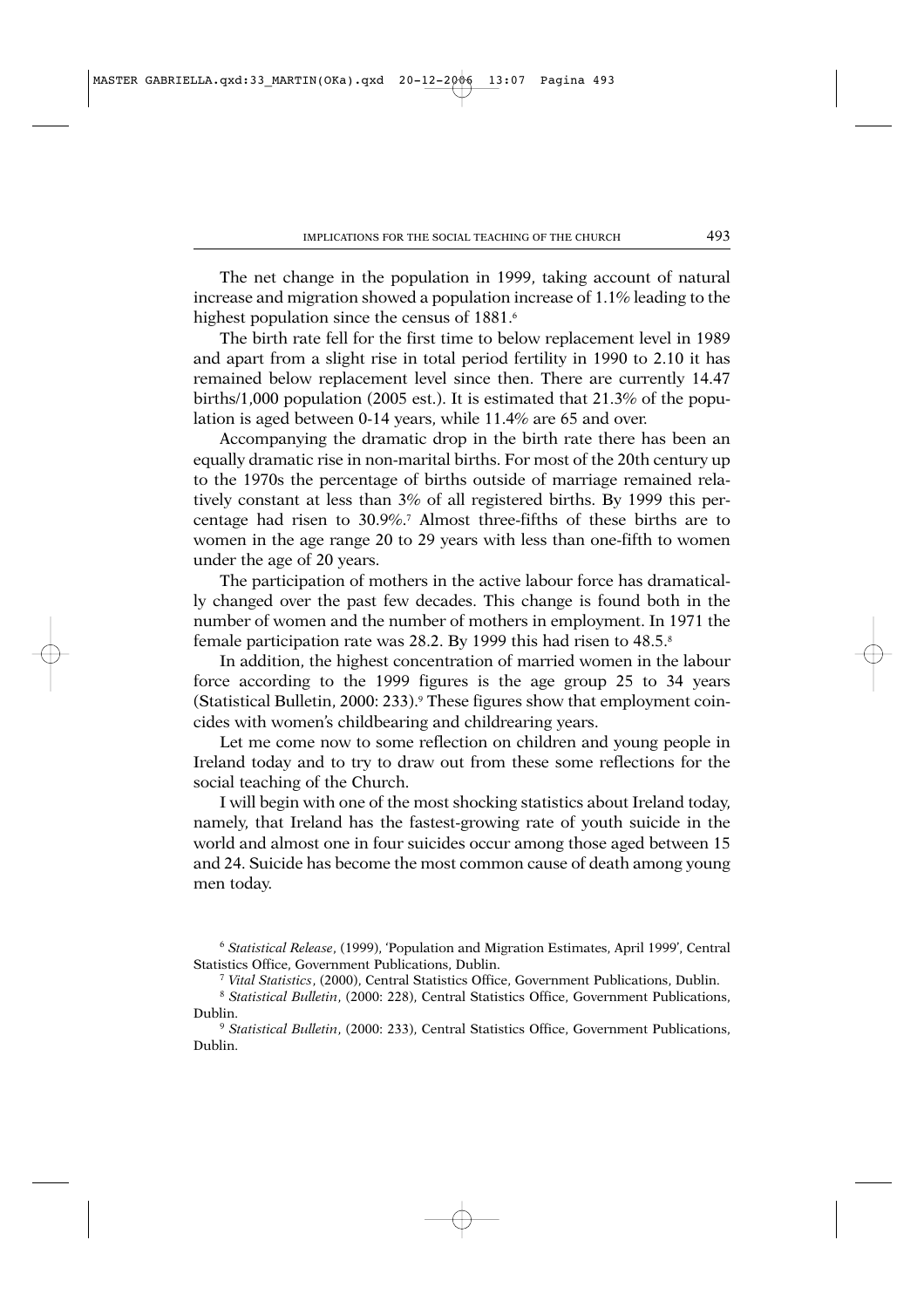In the Dublin area, where about one-third of the population of 3.6 million lives, about 200 people call the Samaritans every day, many of them to discuss their possible suicide. In 2002, over 8,500 people were treated in hospital for self-inflicted injuries, with some of them in their pre-teens. At any given time 300,000 people in Ireland suffer from depression.

A Government task force reported earlier this year that the rate of suicides of males between 15 and 24 was about 19 per 100,000 people, higher than that in most European countries and apparently growing.

Since 1987, the number of Irish people who have killed themselves has doubled, to about 500 a year, and men are responsible for four of five of those deaths. These figures may indeed be somewhat lower than the actual number of suicides because police in rural areas often report suicides as accidents to spare the feelings of relatives.

It is difficult to determine why so many Irish people, particularly young men, find themselves in such a state of distress and hopelessness that the only way they can see of resolving their confusion and pain is by taking their own lives. Experts say that while alcoholism, depression and other serious illnesses are still major causes of suicide, other broader changes in Irish society may also be contributing.

The recent rapid changes in Irish society are difficult for some to adapt to and are presenting challenges they feel they cannot withstand. Job security is a thing of the past with people required to work longer and at a more demanding pace then ever before. Many young people are required to leave their communities and find themselves isolated in urban environments. The pressures to achieve very high standards in examinations required for university entrance are stressful. Added to this, many young people are abusing alcohol or illicit substances which can have a devastating effect on one already struggling with depression.

During my meetings with young people in universities or youth groups, or during the World Youth Day and its preparations, the two questions which come up most regularly are about suicide and about the Church's attitude to gay and lesbian people, this latter looked on exclusively as a 'justice issue'.

Why is it in an Ireland which today has unprecedented opportunity for young people that young people are so fragile? Each year, the diocese of Dublin brings about 200 invalids to Lourdes and about 250 very talented young men and women, from the final year in secondary school or the first year at university come as helpers. It is interesting to note that the demand among the young people far exceeds the numbers we can take. There is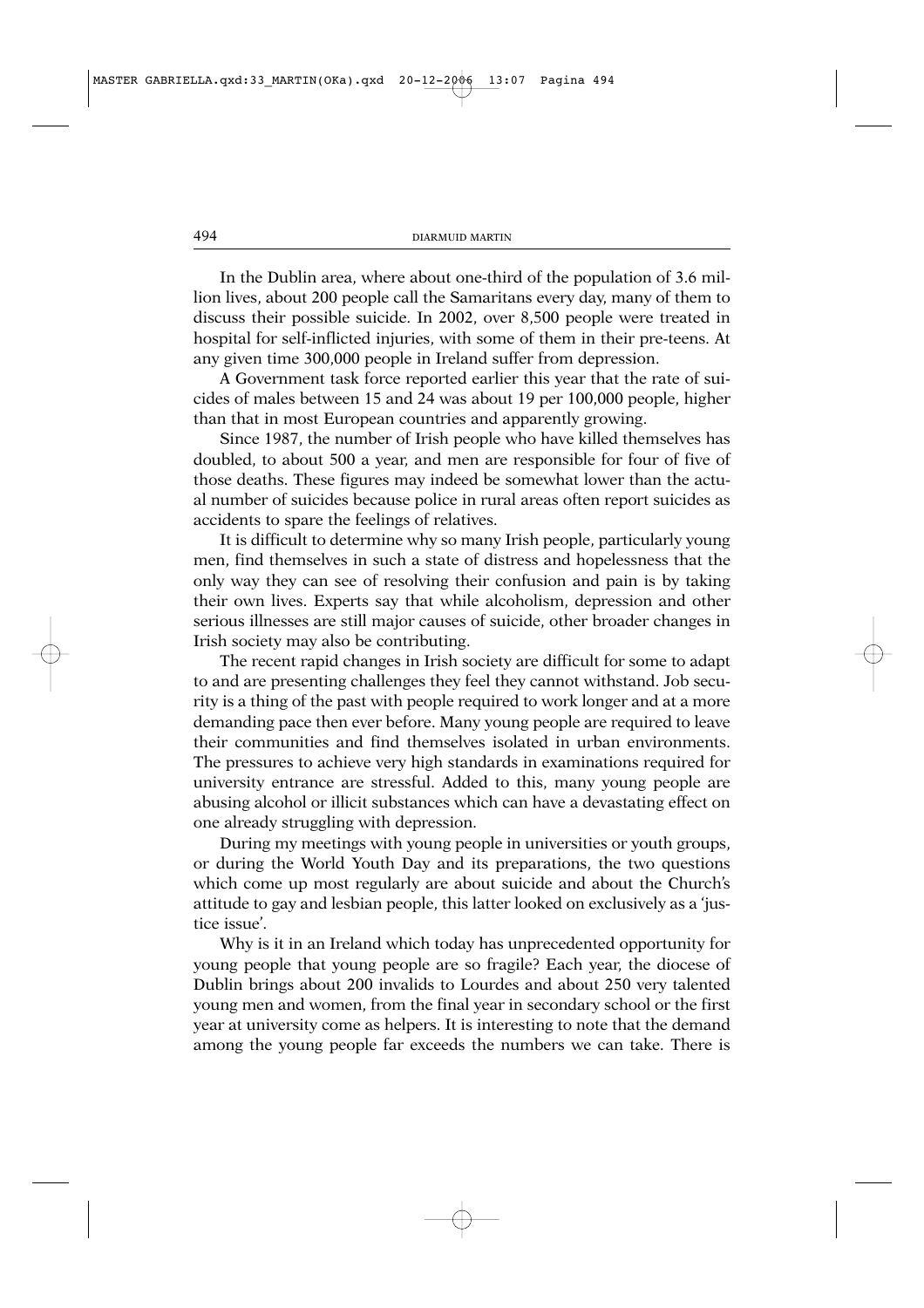great goodness in these young people. The dynamic of the interaction between the young people and the sick is fascinating to observe and the one comment which many of the young people full of promise make to me about the sick is 'Archbishop, these people are happier than we are'.

One of the factors which contribute to this lack of hope is the change in Irish society – but the same could be said also for other societies – from one in which religion served as a basis for a cohesive moral viewpoint within society, even when there was not always agreement on all of the particular conclusions. Today, as the influence of the Church wanes, there is no other institution which is able to carry out this role in society. A nation needs a soul and not just economic success.

I was struck by a comment on German television by Gregor Gysi, leader of the German 'Left Party', successor to the East German Communist Party. Asked about his fears for the future of society he replied 'Ich fürchte eine Gottlose Gesellschaft', 'I fear a society without God'. It was not the declaration of a conversion to religion, but the recognition by a rather cynical atheist that the roots of many of the values which bring cohesion to society are to be found the Christian tradition.

It is hard to deny that there is a sense then in which our Western societies even when they appear to be de-Christianized still retain vestiges of a Christian culture which possesses a unique capacity for moral cohesion. No other philosophical or political basis has ever done so quite so well.

The answers of alternative sources of spirituality do not seem to provide the fundamental anchor needed to provide social cohesion. Spirituality, despite the seemingly obvious meaning of the word, may in fact be entirely material, with no true openness to the transcendent. I remember at the UN Conferences of the 1990's we would have debates on the appropriateness of UN documents containing references to spirituality and spiritual values. In general, the pluralist European countries were not enthusiastic, as they feared that this might imply some positive reference to religion (which would be a secularist mortal sin). On the other hand, the Russia of the early Gorbachev administration was appealing for spirituality and even the Chinese supported the requests of the Holy See conceding that their system admitted spirituality: 'Chinese socialist spirituality', the Ambassador hastily added.

There is something fundamental in human yearning that seeks the spirit, meaning and hope. There is something in the human spirit which aspires to ask deeper questions about the meaning of life and to identify what are the deepest realities.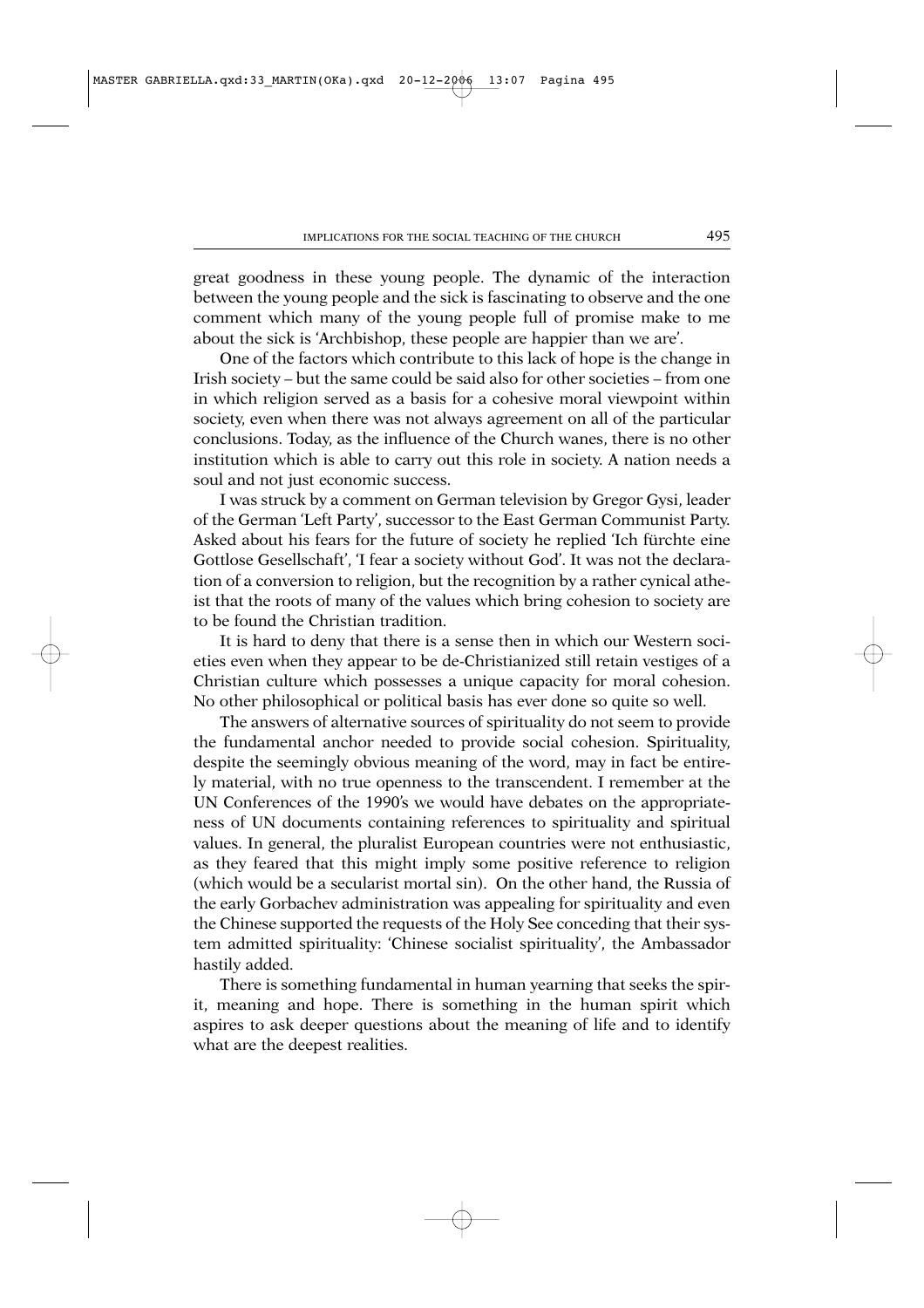Many will find their path in secular spirituality and they will live out their worldview with dedication, idealism, generosity and satisfaction. For others, seeking spirituality may indeed be a sign of seeking the transcendent and be a first opening to faith. The originality of faith is however that it is not of our construction, it is response to a personal action of God. It is response to an invitation made to me in my personal situation. Christian faith, as opposed to other spiritual visions, is above all the recognition that God loves me personally.

Pope Benedict XVI stresses the relationship between faith and reason in the social context in his Encyclical *Deus Caritas Est* (#28). 'Faith by its specific nature is an encounter with the living God – an encounter opening up new horizons extending beyond the sphere of reason. But it is also a purifying force for reason itself. From God's standpoint, faith liberates reason from its blind spots and therefore helps it to be ever more fully itself. Faith enables reason to do its work more effectively and to see its proper object more clearly. This is where Catholic social doctrine has its place'.

In that sense faith is always surprise and risk. It is the surprise that God has sought me out personally and asks me to respond. That relationship was described by Pope Benedict XVI in his inaugural address in Saint Peter's Square now some months ago: 'We are not some casual and meaningless product of evolution. Each of us is the result of a thought of God. Each of us is willed, each of us is loved, each of us is necessary. There is nothing more beautiful than to be surprised by the Gospel, by the encounter with Christ'.

Our communities if they wish to help young people in the struggles and searching for meaning must be communities of mature faith, but they should not become elitist ghettoes. The Church by its nature must be open and it must open a path of welcome for those who are still journeying, who are still seeking, of those who are still weak, of those who are sinners.

Ireland's economic success has brought with it great changes. I have mentioned the large numbers of immigrants. Ireland is a society with 5% annual economic growth, and with unemployment at 4.3%. If there is emigration it is emigration by choice. Many Irish young people go abroad to study and to enjoy themselves when the finish studying.

In the current Irish economic situation the reflection of Pope John Paul II in *Centesimus Annus* (#39) is particularly relevant: 'the economy is only one aspect and one dimension of human activity' and that 'economic freedom is only one element of human freedom'. If economic life is absolutised, if the production and consumption of goods become the centre of social life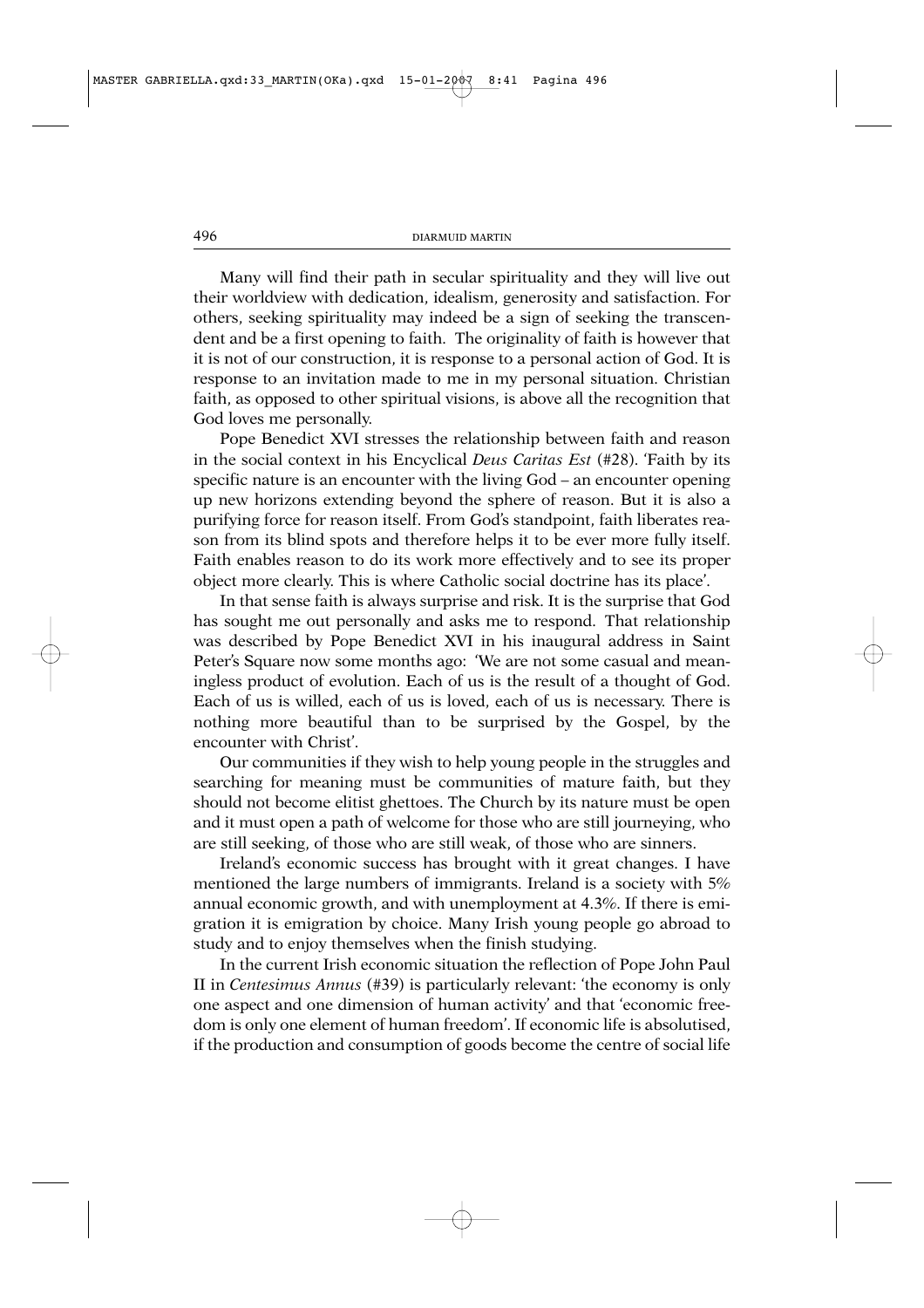and society's only value, not subject to any other value, economic freedom looses its necessary relationship the human person, and ends up by alienating and oppressing.

Despite all the positive economic indicators and amidst the public demonstration of pride and satisfaction, there is in Ireland also uneasiness, and a search for a more secure national identity.

Economic prosperity has not brought with it even those elements of social progress that one could legitimately have expected. There is a crisis in health care provision. There is not enough investment in education. There is a permeating fear that jobs are in the long run not secure in the face of competition from other economies that are today doing what Ireland did twenty years ago through exploitation of cheaper labour costs.

There is a growing instance of marital breakdown in Ireland and this is having a serious effect on the lives and psychological health of children. On many occasions teachers tell me that they would almost need to have a lawyer present at parent/teacher meetings to see who is legally responsible for some of the children. These children then grow up within an extremely conflictual network of relationships of various fathers and mothers.

The question of an ageing population is also one to which more attention must be given. People have a right to be able to live their human potential to the fullest degree possible for the longest time possible. This will require enabling older people to remain on in their homes or localities and also in some cases to be able to work in some fulfilling role, either with or without remuneration, in retirement. The increase of chronically ill older people will give rise to greater institutionalisation.

Greater attention needs to be given to the quality of care that such institution can provide. One group in Dublin visits elderly people who have no relatives of their own in a large Dublin geriatric hospital but is not allowed to take these older people out for a drive on a summer's day because the insurance costs would be excessive.

Grandparents play an enormous role in passing on values and traditions to their grandchildren and very often substituting the parents who are both working. But in the near future non-working grandparents are also going to be a rare species and socialization will be handed over to professionals.

There is a felt need for greater solidarity, but people are too busy to have the time to take on that challenge themselves. Yes, there are examples of extraordinary solidarity in Irish society. The largest Conference of the Society of Saint Vincent de Paul in Ireland is in what was traditionally the Protestant University, Trinity College Dublin. Irish development aid is aim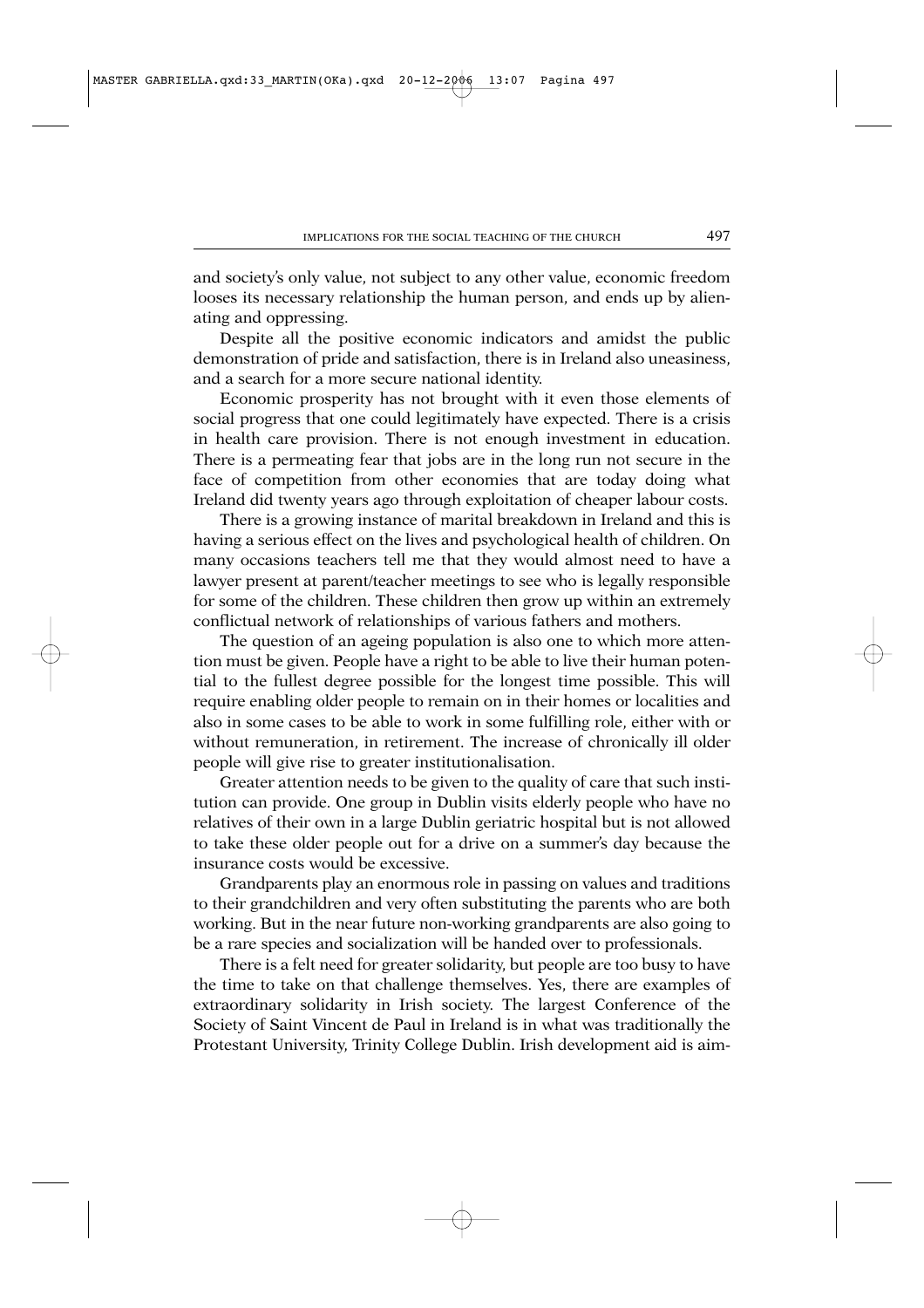ing to reach the UN target of 0.7% within this decade. The Irish are among the most generous per capita donors in voluntary development aid. A single collection in the Churches in Dublin last year for the victims of the Tsunami produced 4.5 million Euros in one day.

A number of papers have stressed that solidarity begins within the family. Professor Schooyans has referred to how changes in the perception of the family can reduce the capacity of the family to generate solidarity. He notes how within then family today the 'child can become itself the object of a choice between a child and other goods in relation to which the child is not perceived as essentially different'. And he adds the 'child is frequently perceived as an object to which one has a right'. This is quite different from the Christian vision in which the child is considered as both 'gift' and as the expression of mutual self-giving, thus recognising the newness and originality of each new life with all its human potential.

The paper of Professor Fumagalli Carulli drew attention to a particular challenge presented to the Social Teaching of the Church by certain international documents on the rights of the child and in particular concerning the relative rights of parents and children. This has been a subject of much discussion and controversy since the publication of on the International Convention on the Rights of the Child.

Article 5 of that International Convention deals with the rights of parents. It affirms:

'States Parties shall respect the responsibilities, rights and duties of parents...to provide, in a manner consistent with the evolving capacities of the child, appropriate direction and guidance in the exercise by the child of the rights recognized in the present Convention'.

I remember the negotiations which took place around the application of this question during the International Conference on Population and Development in Cairo (ICPD) in 1994 and the World Conference on Women and Development held the following year in Beijing. The question was the possible conflict between the rights of parents and the rights of children and adolescents regarding the provision of reproductive health services and the interpretation of the term 'the evolving capacities of the child'.

The relevant paragraph of the ICPD (7.45) is a classic product of prolonged negotiations, allowing sufficient vagueness for the text to be interpreted in various ways:

Recognizing the rights, duties and responsibilities of parents and other persons legally responsible for adolescents to provide, in a manner consistent with the evolving capacities of the adolescent,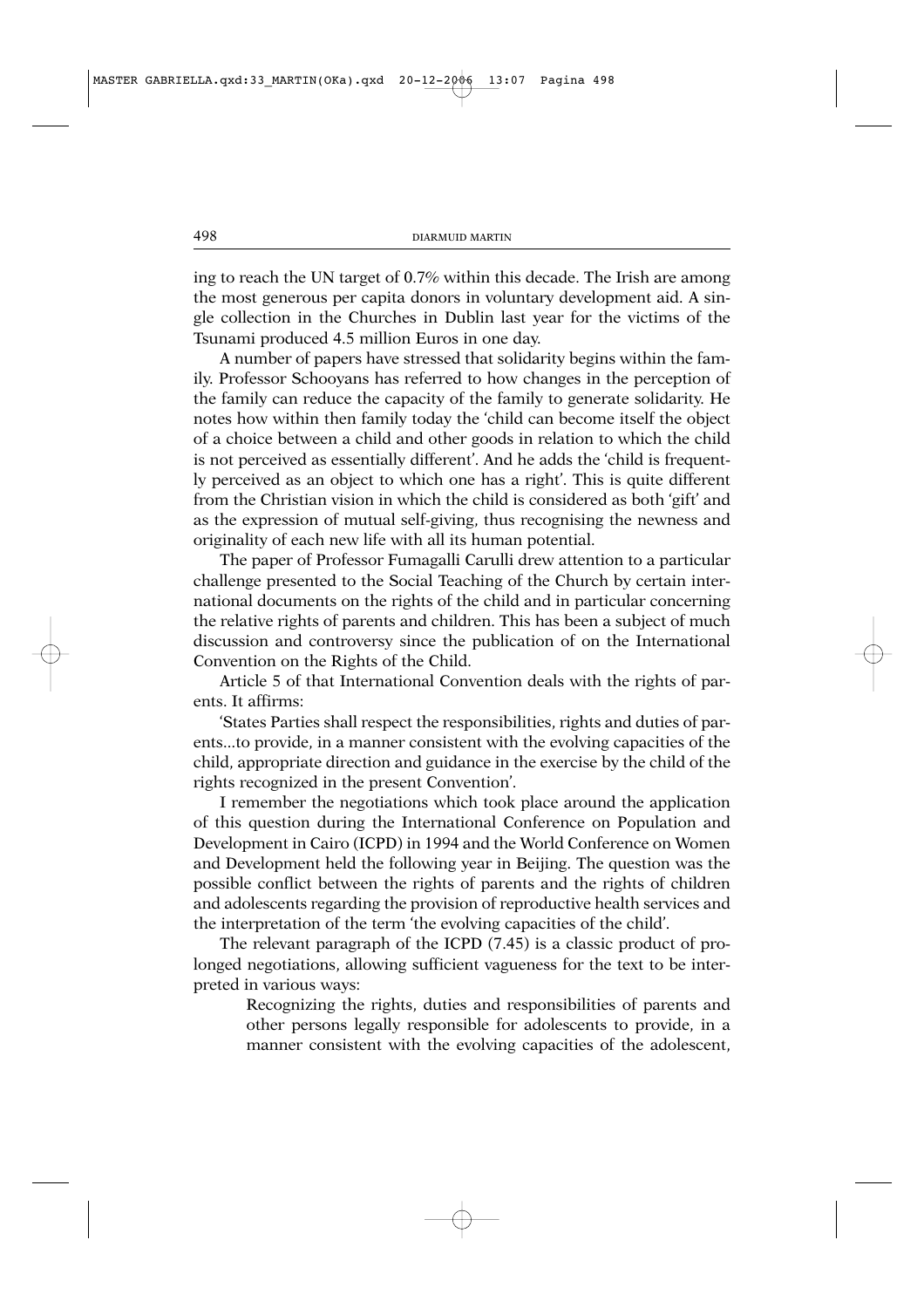appropriate direction and guidance in sexual and reproductive matters, countries must ensure that the programmes and attitudes of health-care providers do not restrict the access of adolescents to appropriate services and the information they need, including on sexually transmitted diseases and sexual abuse. In doing so, and in order to, inter alia, address sexual abuse, these services must safeguard the rights of adolescents to privacy, confidentiality, respect and informed consent, respecting cultural values and religious beliefs. In this context, countries should, where appropriate, remove legal, regulatory and social barriers to reproductive health information and care for adolescents.

All the elements in the discussions are mingled into the text. The more libertarian groups were fighting for measure which would 'not restrict services for adolescents', the notions of 'right to privacy, confidentiality, respect and informed consent' by the adolescent have been added and an appeal was made to 'remove legal, regulatory and social barriers to reproductive health information and care for adolescents'. The more conservative groups placed their hopes on terms like 'recognising the rights, duties and responsibilities of parents' and 'respecting cultural values and religious beliefs'.

One year later the Beijing Conference on Women and Development produced a new formulation (Par. 108 e), using the same concepts but changing the order and therefore reducing the place assigned to the rights of parents:

...especially information on sexuality and reproduction, taking into account the rights of the child to access to information, privacy, confidentiality, respect and informed consent, as well as the responsibilities, rights and duties of parents and legal guardians to provide, in a manner consistent with the evolving capacities of the child, appropriate direction and guidance in the exercise by the child of the rights recognized in the Convention on the Rights of the Child, and in conformity with the Convention on the Elimination of All Forms of Discrimination against Women. In all actions concerning children, the best interests of the child shall be a primary consideration.

In this new formulation the rights of the child to privacy and confidentiality move to first place and come before any reference to the rights of the parents. Even there the traditional order 'rights, responsibilities and duties' is changed to 'responsibilities, rights and duties'. The concept of the best interests of the child is stressed as a primary consideration.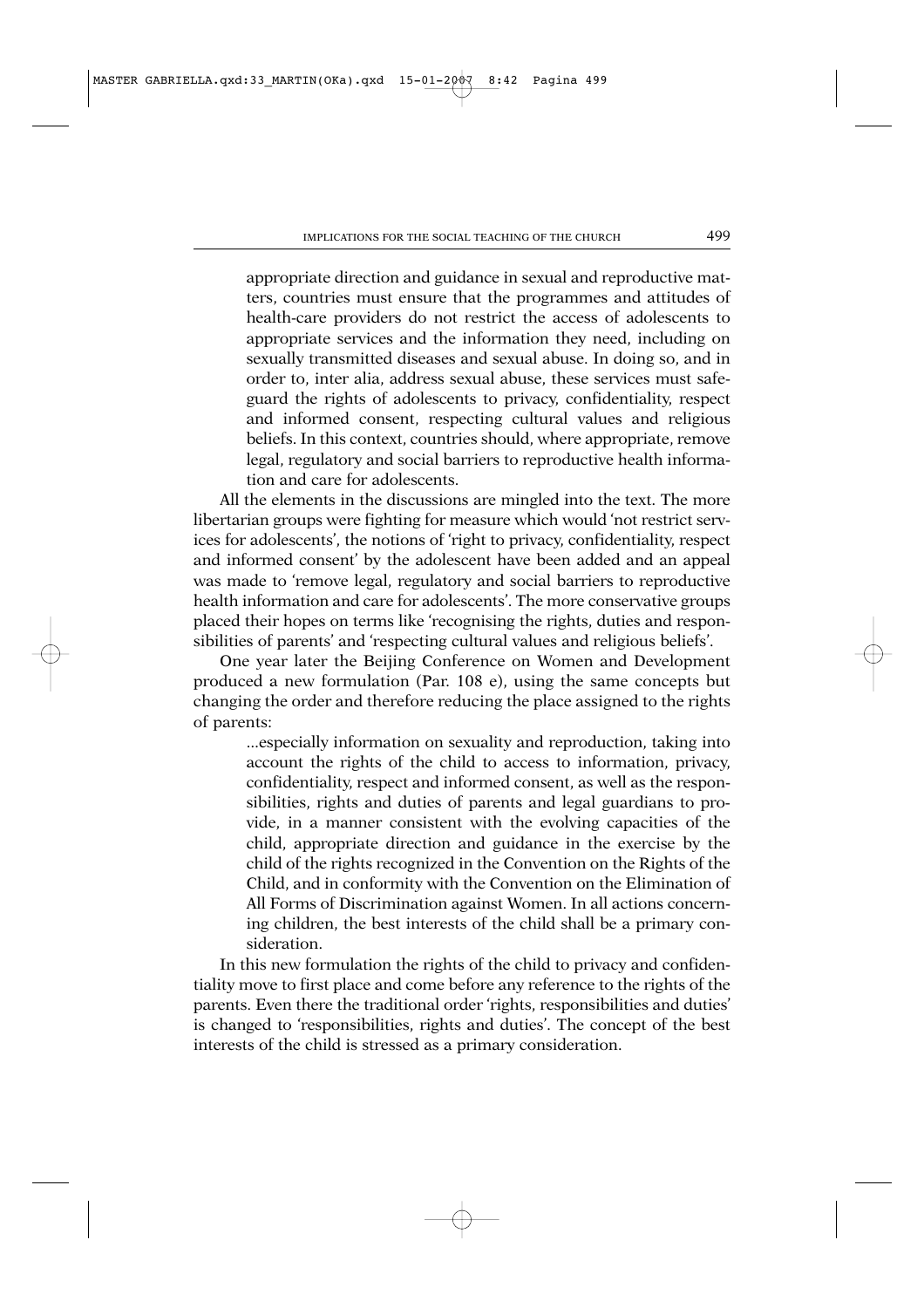Such consensus documents of International Conferences may not have legal weight, but they become part of 'soft law' and influence public opinion as to how the International Conventions should be interpreted.

One reproductive health lobbyist wrote after the Beijing Conference that 'An avalanche of conditional language asserting parental rights in sections of the Platform relating to reproductive and sexual health education, information and services for children and adolescents was streamlined. The final agreement recognized the primacy of adolescent rights, over the duties, rights and responsibilities of parents, thereby taking into account the evolving capacity of the child. This language is true to the basic premise that the needs of the child come first, as expressed by the international community in the 1990 Convention on the Rights of the Child'.

Whereas the Compendium of the Social Teaching of the Church does address the question of the rights of the child, it does not get into any analysis of the potential clash between the rights of the child and those of parents, presuming that the parents will normally be the best judges of what the best interests of the child might be.

In today's culture of judicial litigation there is a real danger that courts will overrule the right of parents and will stress more and more the space open to public authorities to substitute themselves for the parents.

The Compendium (#245) looks at some of the particular violations of the rights of the child 'due to the lack of favourable conditions for their integral development despite the existence of a specific juridical instrument for protecting their rights'. It mentions explicitly 'lack of healthcare, or adequate food supply, little or no possibility of receiving a minimum of academic formation or inadequate shelter'. It also mentions the specific problems of 'trafficking in children, child labour, the phenomenon of street children, the use of children in armed conflict, child marriage, the use of children for commerce in pornographic material'. It notes that 'it is essential to engage in a battle at the national and international levels against them violations of the dignity of boys and girls caused by sexual exploitation, by those caught up in paedophilia, and by every kind of violence directed against these most defenceless of human creatures'.

The on-going scandals of the involvement of priests and religious in crimes of paedophilia are not something which has brought honour on the Church. Hard lessons are still being learned about how Church authorities should deal with allegations of abuse.

This should however not lead to a situation in which the Church, which due to its own sad experience has acquired a certain expertise in dealing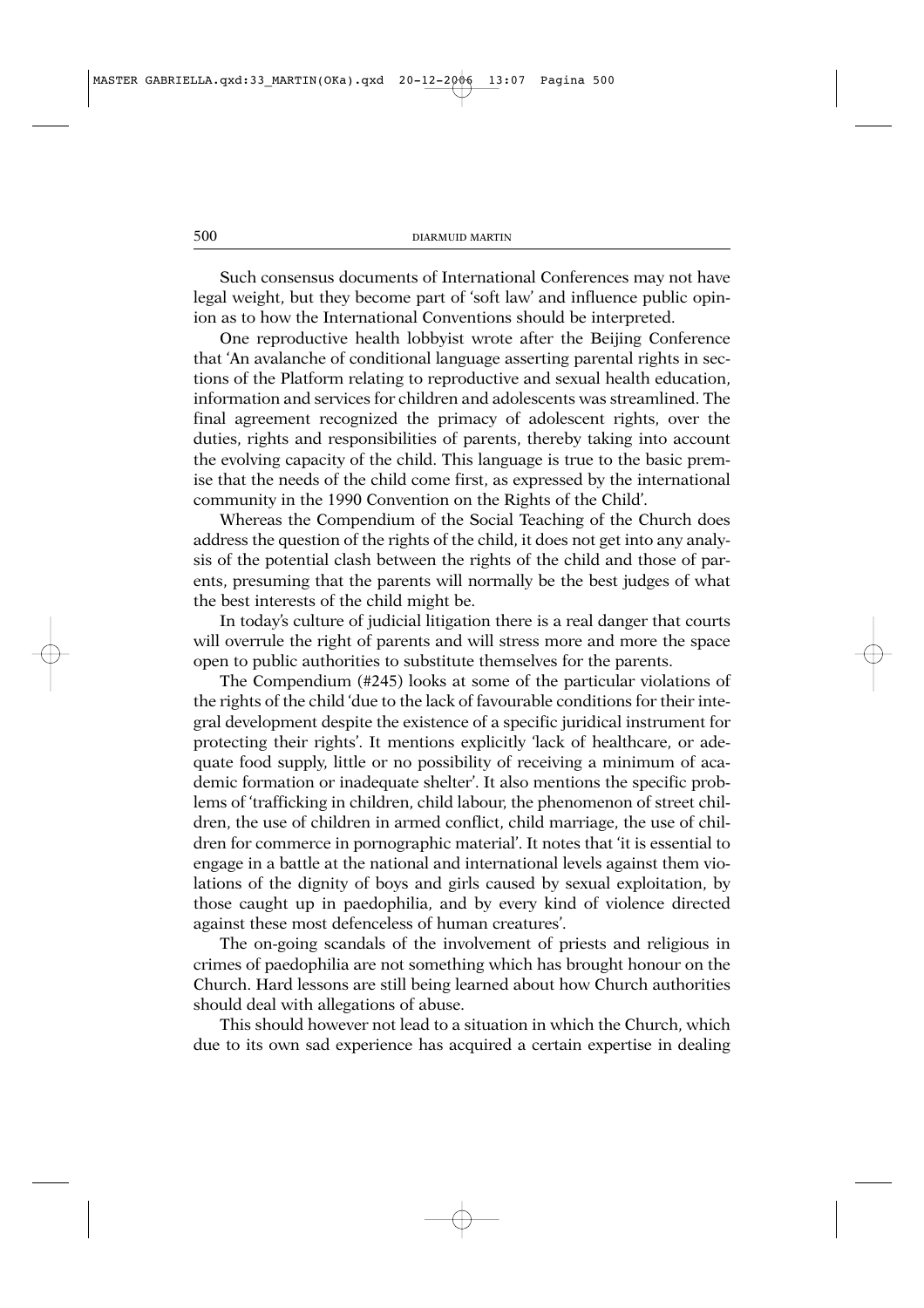with the matter, should not be an advocate in the fight against the societal plague of child sexual abuse, which in some cases would seem to be far more prevalent in society than it was traditionally presumed.

The emphasis on the rights of the parents is however not just to be seen within the terms of a possible clash between the rights of parents and these of the child, but above all within the context of the principle of subsidiarity, in which the rights of parents should be protected over and against an over invasive state. It is about an entire vision of how society and its principal actors should be structured.

Intergenerational solidarity must find its roots in the attitude of people. One can look at all the economic and social factors affecting the decline in births in Europe, but one also has to ask why has a Europe which is enjoying unprecedented prosperity become somehow fearful or unwilling to pass on life from one generation to the next and to ensure that values and traditions are passed on with generosity. A generation which closes in on itself is one which lacks one of the fundamental dimensions of humankind, namely, looking to a future with hope.

Again there are indications that a purely materialistic understanding of the economy can be a contributing factor to such a closed mentality. Pope John Paul II stressed 'that man commits himself in work not only for his own sake but for the sake of others. Every person collaborates in the work of others and for their good'.

The economy of the 'New Ireland', like that of many other regions, has yet to find a practical balance between individualism and solidarity. Naturally everyone is anxious to provide for *their* children, *their* parents and *their* pension. But solidarity requires more.

Pope Benedict XVI, in his Encyclical *Deus Caritas Est* has stressed in particular the contribution of the concept of Christian love to the building of true intergenerational solidarity. He stresses that 'This love does not simply offer people material help, but refreshment and care for their souls, something which often is even more necessary than material support. In the end, the claim that just social structures would make works of charity superfluous masks a materialist conception of man: the mistaken notion that man can live 'by bread alone' (*Mt* 4:4; cf. *Dt* 8:3) – a conviction that demeans man and ultimately disregards all that is specifically human'.

Further (#30) he stresses that involving young people directly in works of solidarity 'constitutes a school of life which offers them a formation in solidarity and in readiness to offer others not simply material aid but their very selves. The anti-culture of death, which finds expression for example